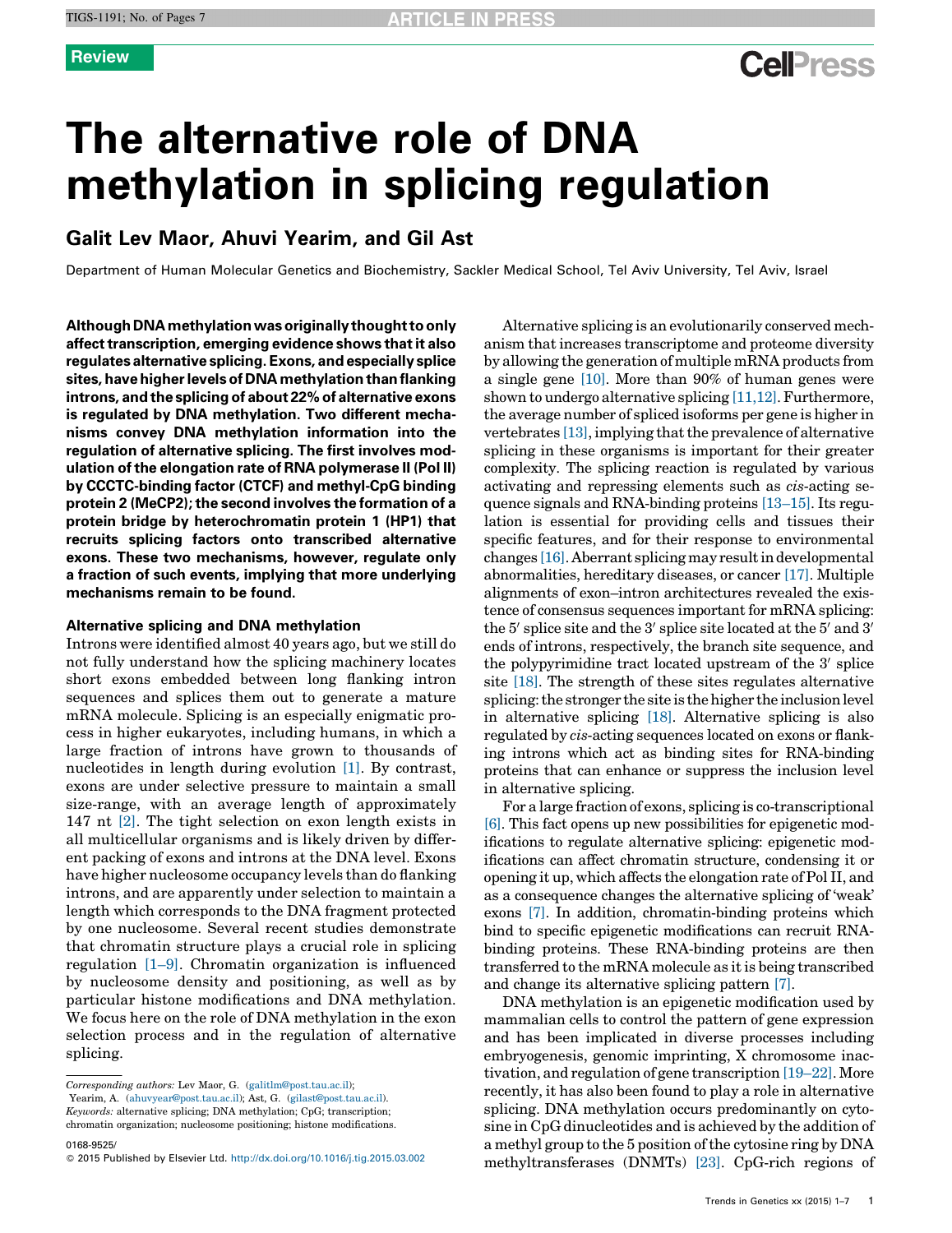approximately 1 kb, known as CpG islands, are found in more than half the genes in the vertebrate genome and are depleted in the rest of the genome [\[24,25\].](#page-5-0) DNA methylation is dynamically remodeled during the mammalian life cycle through distinct phases of reprogramming and de novo methylation. Following fertilization, the zygote undergoes extensive demethylation followed by gradual methylation during later stages of development [\[26\]](#page-5-0). The specific genomic regions where dynamic changes in DNA methylation are observed overlap with transcription factor binding sites and are linked to their targeted regulation [\[27–30\].](#page-5-0)

Almost 20 years ago it was found that methylation has dual and opposing roles in the regulation of gene expression: in promoter regions, DNA methylation is associated with transcriptional repression, whereas in gene bodies DNA methylation is generally associated with high expression levels [\[8,31–34\].](#page-5-0) This paradox emphasizes the different involvement of methylation in particular genomic and cellular contexts. The role of intragenic DNA methylation in mammals has recently emerged as a key point of interest because exon sequences tend to have higher methylation levels than the flanking intron sequences. Furthermore, 34% of all intragenic CpG islands are methylated in the human brain [\[35\].](#page-5-0) One possible role of intragenic DNA methylation is to prevent spurious transcriptional activation from cryptic internal promoters [\[36\].](#page-5-0) We review below new data indicating that DNA methylation is a regulator of mRNA splicing and alternative splicing, revealing yet another important role for DNA methylation in fine-tuning gene expression in higher eukaryotes.

## Higher levels of DNA methylation in exons

In genomes of homeothermic organisms (mammals and birds), two classes of exon–intron architecture have evolved: one with higher GC-content level in exons relative to the flanking introns, and another with a similar GCcontent level between exons and their flanking introns. These two groups exhibit differences in nucleosome occupancy patterns between exons and introns. There is a higher level of nucleosome occupancy only in the group of genes in which there is a higher level of GC-content in exons compared to the flanking intron sequences. The second group, which displays similar levels of GC-content in both exons and their flanking introns, shows no difference in nucleosome occupancy pattern between exons and introns (Figure 1) [\[4,37,38\].](#page-5-0)

Several recent studies in humans, honey bees, and Arabidopsis using high-definition profiling of DNA methylation by single-molecule-resolution bisulfite sequencing found enriched methylation in exons compared to the flanking introns [\[39–41\]](#page-5-0). Furthermore, in the two exon– intron GC content architecture groups there is a differential degree of DNA methylation between introns and exons, with 17% higher DNA methylation levels in exons compared to the flanking introns in the equal GC-content group and 5% differential DNA methylation in the other group (Figure 1). Therefore, DNA methylation is more abundant in exons compared to the flanking introns, regardless of the GC-content environment. Thus, DNA methylation can be considered as another marker,



Figure 1. Two different exon–intron architectures (A) The red line represents the mean GC-content for exons flanked by short introns (see [\[3\]](#page-5-0)) with equal GC-content between exons and their flanking introns. In this group, nucleosomes are spread evenly over the exon–intron architecture and the exons are highly CpG-methylated compared to their flanking introns (see  $[5]$ ). (B) The blue line represents the mean GC-content for exons flanked by long introns (see [\[3\]](#page-5-0)). This group shows differential exon–intron GC-content, marked by highly localized exonic nucleosomes, and has slightly higher CpG-methylation on exons compared to their flanking introns (see [\[5\]](#page-5-0)). The exon–intron architecture is shown at the bottom.

separate from nucleosome occupancy, that distinguishes exons from introns.

The higher nucleosome occupancy found at exons compared to introns might be a factor that drives exonic methylation. Nucleosomes containing methylated DNA were found to stabilize the de novo DNA methyltransferases DNMT3A and DNMT3B, and to promote propagation of DNA methylation [\[42\].](#page-5-0) This sustained process could eventually result in higher DNA methylation levels in exons, which initially have higher nucleosome occupancy levels. By contrast, this influence might also work in the other direction because dense DNA methylation was found to directly disfavor nucleosomes [\[43\].](#page-5-0) These findings suggest that there is a link between methylation and nucleosome occupancy, but it is clear that the nature of the interaction is not yet resolved.

# DNA methylation and splicing regulation

Is the higher level of DNA methylation in exons merely a byproduct of other features, such as high nucleosome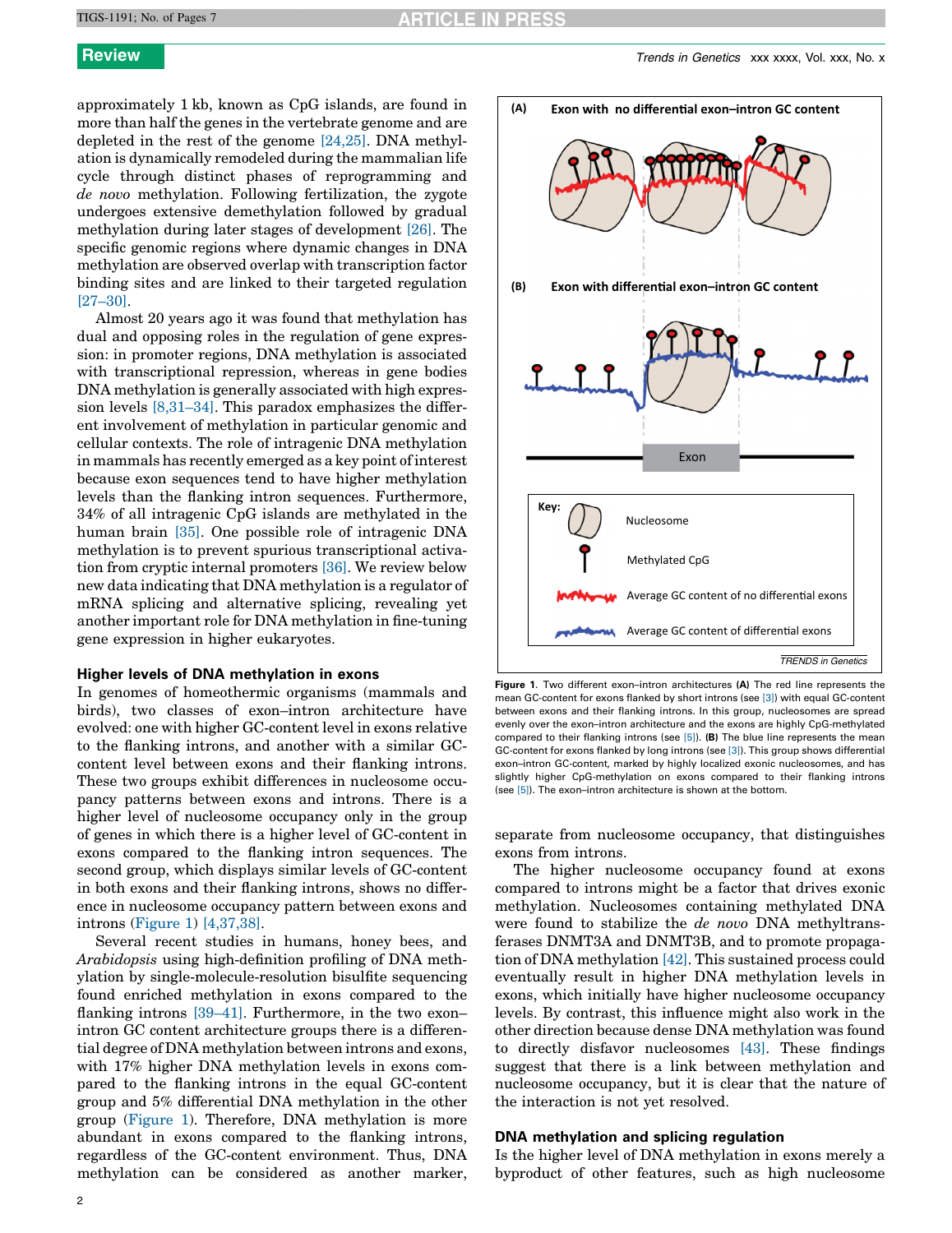occupancy, or does it play a regulatory role? DNA methylation is emerging as an important factor for both exon selection by the splicing machinery and for the regulation of alternative splicing. In the equal exon–intron GCcontent group, the presence of CG dinucleotides at specific positions in the  $3'$  splice site and the  $5'$  splice site is correlated with a very high level of DNA methylation (almost 100%) compared to the methylation level of the surrounding regions [\[5\]](#page-5-0). In 2009 it was found that the ten-eleven translocation family of enzymes, TET1, TET2, and TET3, mediated oxidation of 5-methyl cytosine to 5-hydroxymethyl cytosine in human and mouse brains [\[44,45\]](#page-5-0). 5-Hydroxymethyl cytosine can be further oxidized to 5-formylcytosine and 5-carboxylcytosine [\[46,47\]](#page-5-0). A recent study showed enrichment of hydroxymethyl cytosine at exon–intron boundaries in the brain, and DNA methylation is also highly enriched at exon–intron boundaries in non-neuronal cells [\[48,49\]](#page-5-0). Moreover, hydroxymethyl cytosine is more abundant in constitutive exons than in exons that are alternatively spliced [\[49\]](#page-5-0). A genomewide study of DNA methylation in mouse retina and brain revealed tissue-specific differentially methylated regions that appear to regulate tissue-specific alternative splicing and transcription [\[50\]](#page-5-0). Another genome-wide study of the honey bee demonstrated that inhibition of expression of DNA methyltransferase 3 (Dnmt3) causes widespread and diverse changes in alternative splicing that are directly related to decreased methylation levels [\[51\]](#page-5-0). These genome-wide studies all made use of correlational observations to link DNA methylation to splicing regulation. A more direct causal connection was provided by a recent study in which a single gene, composed of five exons (two of which are alternatively spliced) separated by four introns, was either *in vitro* CpG methylated or left unmethylated and then inserted into the same genomic target. Thus, DNA methylation was effectively switched on or switched off in that single gene, while keeping the endogenous background unchanged. The addition of DNA methylation to the entire gene increased the inclusion of its alternative exons (while still maintaining a similar level of transcription), thus demonstrating a causal relationship between DNA methylation and alternative splicing [\[52\]](#page-5-0).

Alternative exons display lower levels of DNA methylation than exons that are constitutively spliced [\[5,53\].](#page-5-0) This led to the initial hypothesis that DNA methylation promotes exon inclusion. Recent results challenge this idea and paint a more complex picture. A genomewide analysis comparing exon inclusion in methylated versus unmethylated mouse embryonic stem cells showed that DNA methylation can either enhance or suppress the inclusion of a distinctly characterized population of alternative exons in a context-specific manner [\[52\].](#page-5-0) Lack of DNA methylation did not significantly alter splicing of constitutive exons but had a major influence on the splicing of alternative exons. There, the outcome was exactly the opposite of what was expected, namely high methylation levels repressed exon recognition, whereas low methylation levels enhanced it [\[52\]](#page-5-0). The emerging picture is that constitutive exons might have high inclusion 'despite' and not 'because of' high DNA methylation levels because these exons are controlled by much

stronger intrinsic factors (such as strong splice sites) that overshadow the weaker suppressing effects of DNA methylation. In fact, many model organisms, such as Caenorhabditis elegans, Drosophila melanogaster, Saccharomyces cerevisiae, and Schizosaccharomyces pombe, that engage in mRNA splicing (with the former two organisms exhibiting also widespread alternative splicing), lack DNA methylation altogether [\[54\]](#page-6-0). Therefore, DNA methylation does not appear to be essential for splicing, but instead has a more subtle 'fine-tuning' regulatory role which is dispensable in some species.

# The molecular mechanisms that link DNA methylation and alternative splicing

There are three known factors that can transmit information from the DNA methylation level to the regulatory level of alternative splicing: (i) CTCF, (ii) MeCP2, and (iii) HP1. The first two proteins affect alternative splicing by modulating the elongation rate of Pol II, whereas HP1 recruits splicing factors from the methylated DNA onto the mRNA precursor.

# **CTCF**

CTCF is a DNA-binding factor that is responsible for many functions in the cell. When the binding site of CTCF is methylated, binding of CTCF is prevented. In 2012, the firstlink was demonstrated between DNA methylation and alternative mRNA splicing [\[55\]](#page-6-0). The authors analyzed splicing of the human CD45 gene that is alternatively spliced during lymphocyte differentiation. When CTCF binds to exon 5 it serves as a roadblock that slows the elongation rate of Pol II; this elevates the inclusion level of the alternative exon. DNA methylation inhibits CTCF binding, which enables Pol ll to traverse the pre-mRNA more rapidly than when CTCF is bound, resulting in exon 5 exclusion [\[55,56\]](#page-6-0). Because CTCF binding sites are also located in exons and introns of genes other than CD45, the authors performed a genome-wide analysis in three cell lines (BL41, BJAB, and CD4<sup>+</sup> T cells) in which CTCF levels were depleted or lowered. Their analysis revealed that, for alternative exons possessing downstream CTCF binding sites, depletion of CTCF released downstream Pol II pausing and lowered exon inclusion levels through kinetic coupling [\(Figure](#page-3-0) 2A) [\[6\].](#page-5-0)

## MeCP2

Multifunctional protein MeCP2 is involved in gene regulation at the post-transcriptional level [\[57\].](#page-6-0) MeCP2 was the first identified member of a family of proteins with methyl-CpG-binding domains and transcriptional repressor domains. MeCP2 is capable of binding to a single symmetrically methylated CpG both in naked DNA and within chromatin [\[57–59\].](#page-6-0) It has also been shown to bind to YB-1, a component of messenger ribonucleoprotein particles and to play a role in splicing regulation [\[60\]](#page-6-0). In 2013, it was found that MeCP2 can regulate alternative splicing of particular exons [\[61\]](#page-6-0). Knockdown of MeCP2 or treatment that reduces DNA methylation (lowering MeCP2 binding to the DNA) results in aberrant exclusion of alternative exons. This study demonstrates that MeCP2 is enriched at the DNA level in a specific fraction of alternative exons and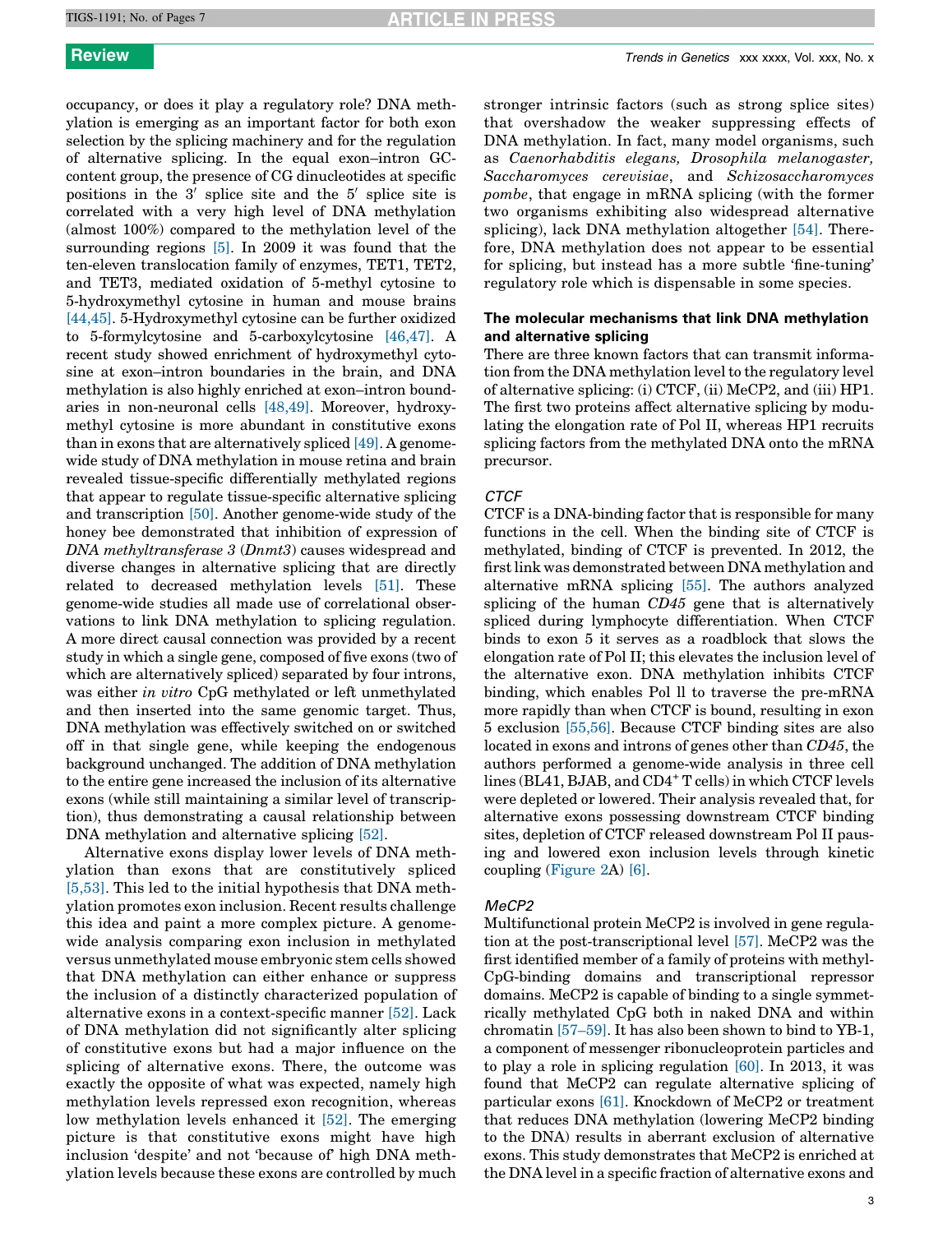<span id="page-3-0"></span>

Figure 2. DNA methylation affects alternative splicing by three different factors. (A) Upper panel, when DNA is unmethylated, CTCF binds downstream to the alternative exon and creates a roadblock for Pol II elongation which results in exon inclusion on the mature mRNA. Lower panel, DNA methylation downstream of the alternative exon prevents CTCF binding and promotes fast Pol II elongation and exon skipping on the mature mRNA. (B) Upper panel, in the absence of DNA methylation, MeCP2 does not bind to the alternative exon, which enables fast Pol II elongation and leads to exon skipping in the mature mRNA. Lower panel, methylation of the alternative exon causes MeCP2 to bind to the exon and recruit enzymes with HDAC activity, which slows Pol II elongation and results in exon inclusion in the mature mRNA. (C) Methylated DNA stimulates the histone modification H3K9me3. HP1 binds to this modification and recruits splicing factors (SFs). During transcription, the SFs transfer to the pre-mRNA and modify exon inclusion. Abbreviations: CTCF, CCCTC-binding factor; H3K9me3, histone H3 trimethylated on lysine 9; HDAC, histone deacetylase; HP1, heterochromatin protein 1; MeCP2, methyl-CpG binding protein 2; Pol II, RNA polymerase II.

enhances their inclusion. MeCP2 mediates the effect on alternative splicing by altering the kinetics of Pol II elongation. Specifically, MeCP2 recruits histone deacetylase (HDAC) activity, promoting local histone hypoacetylation, which presumably leads to Pol II pausing and exon inclusion. For MeCP2-regulated exons, the presence of DNA methylation results in exon inclusion, whereas for CTCF-regulated exons the situation is reversed: the presence of DNA methylation results in exon skipping (Figure 2B).

# H<sub>P1</sub>

HP1 proteins are part of the chromodomain superfamily of proteins which contain the methyl-lysine binding chromodomain. There are three HP1 protein family members in humans, each encoded by a separate gene:  $HP1\alpha$ , encoded by  $CBX5$  (chromobox protein homolog 1);  $HP1\beta$ , encoded by CBX1; and HP1 $\gamma$ , encoded by CBX3. The structure and function of these genes are highly homologous from Drosophila to humans, suggesting a very important and evolutionarily conserved function [\[62\].](#page-6-0) Several studies have shown that HP1 associates with splicing factors:  $HP1\beta$  colocalizes and co-immunoprecipitates with serine/ arginine-rich splicing factor SRSF1 in mitotic HeLa cells [\[63\]](#page-6-0), whereas HP1 $\alpha$  associates with several hnRNPs in Drosophila euchromatin [\[64\].](#page-6-0) In HeLa S3 cells the Ago protein is found in a complex (or complexes) containing  $HP1\gamma$  together with several SR proteins, hnRNPs, and other splicing factors [\[65\].](#page-6-0) In addition, HP1 $\alpha$  and HP1 $\gamma$ are clearly linked to splicing regulation:  $HP1\alpha$  mediates both the effect of antisense siRNA on splicing in the fibronectin FN1 gene [\[66\]](#page-6-0) and the effect of neuronal depolarization on splicing in the NCAM gene  $[67]$ . HP1 $\gamma$  mediates the effect of H3K9 methylation [\[68\]](#page-6-0) and the effect of Ago proteins [\[65\]](#page-6-0) on splicing in the CD44 gene. Furthermore, depletion of HP1 $\gamma$  from HCT116 cells causes genome-wide aberrant splicing [\[69\]](#page-6-0).

Recently, a genome-wide approach was used in mouse cells in which expression of each of the HP1 isoforms was inhibited individually or together [\[52\]](#page-5-0). This study showed that all three HP1 isoforms regulate alternative splicing. Importantly, the three isoforms display a high level of overlap of about 70–80% of the regulated alternative exons, suggesting that they share similar modes of action. About 20% of the overall effect of DNA methylation on splicing can be explained by an interaction with an HP1 protein [\[52\]](#page-5-0). In addition, there appears to be a localization-specific effect of HP1 on alternative splicing. Specifically, HP1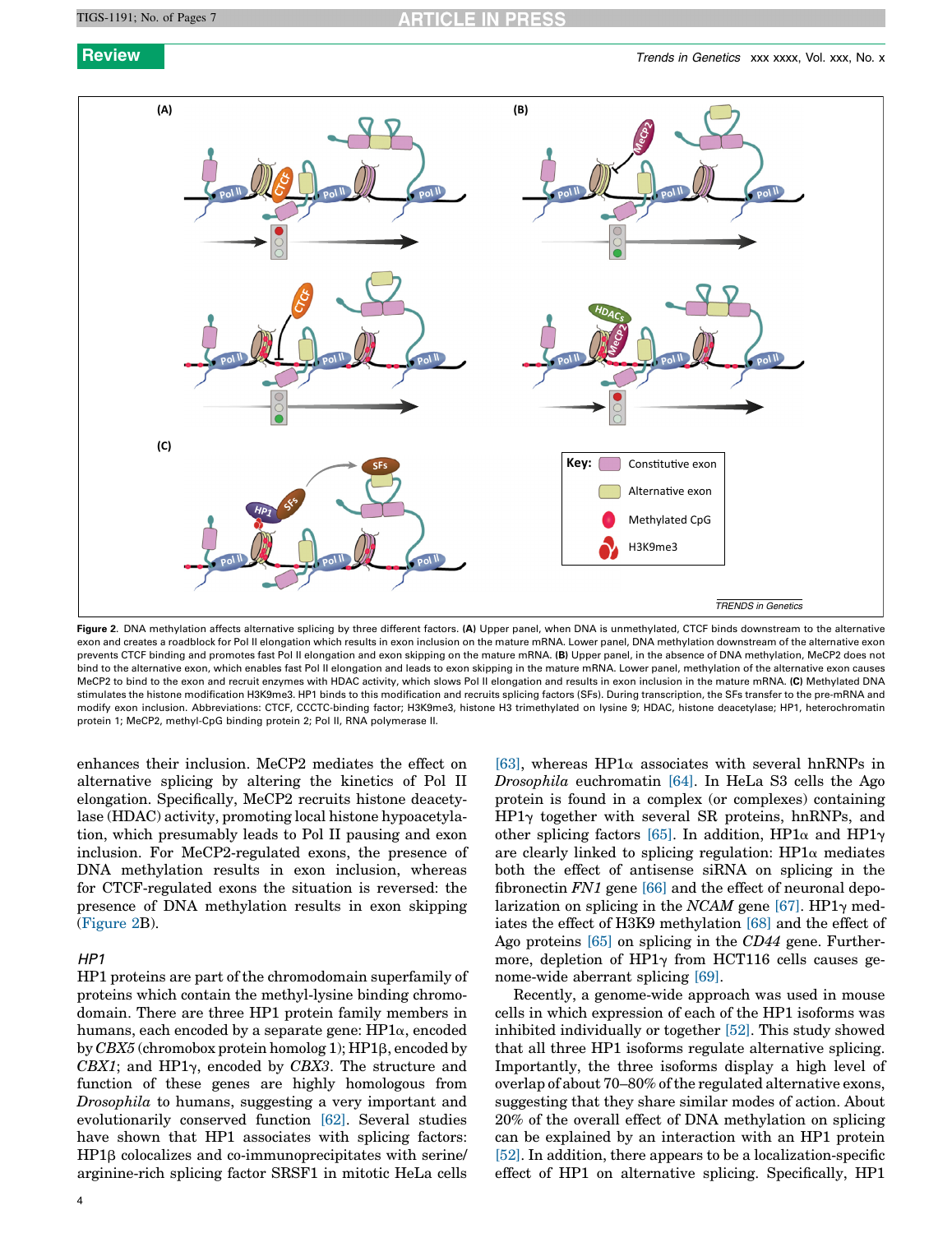enhances exon recognition when bound (at the DNA level) immediately upstream of an exon, and lowers exon recognition when bound to the exon itself. This position-specific effect is observed for multiple RNA binding proteins such as PTB [\[70\],](#page-6-0) RBM [\[71\],](#page-6-0) several hnRNP proteins [\[72\]](#page-6-0), Nova [\[73\]](#page-6-0), Fox [\[74\],](#page-6-0) and Mbnl [\[75\]](#page-6-0).

A mechanism has been suggested by which HP1 proteins serve as a linker between DNA methylation and the regulation of alternative splicing: at the chromatin level, DNA methylation induces the H3K9 trimethylation (H3K9me3) histone modification on methylated alternative exons. This modification acts as a substrate for  $HP1\alpha$ and HP1b binding, recruiting HP1 to the alternative exons (at the chromatin level). The HP1 proteins in turn bring several splicing factors to the DNA that encodes the alternative exons [\[52\].](#page-5-0) For the fibronectin EDI (extra domain I) alternative exons, SRSF3 binding is modulated by the absence of HP1, affecting its splicing outcome. A similar model was recently demonstrated for the alternatively spliced vascular endothelial growth factor VEGFA gene where  $HP1\gamma$  recognizes H3K9me3 and recruits the splicing factor SRSF1 [\[76\]](#page-6-0). These new data reveal a mechanism connecting DNA methylation and alternative splicing by recruitment of splicing factors ([Figure](#page-3-0) 2C).

# Concluding remarks

Alternative splicing is regulated on at least three different levels. Most research has been devoted to the RNA level. At this level, splicing factors bind to pre-mRNA and modulate the recruitment of the basal splicing machinery onto the splice sites. Alternative splicing is also regulated by the transcription machinery: for a particular fraction of exons, changes in the elongation rate of Pol II elevates or lowers the inclusion level. Very recently it has become clear that chromatin organization, epigenetic markers, and chromosomal looping are also regulators of alternative splicing. At the DNA level, exons have higher levels of nucleosome occupancy compared to flanking introns, and specific histone modifications tend to mark exons and introns. Pol II pauses before nucleosomes located over exon sequences (exonic nucleosomes), thus regulating the inclusion level of particular exons. Histone modifications that occur at higher levels in 'exonic nucleosomes' provide binding sites for proteins that recruit splicing factors to that specific region of the chromatin or that decrease the elongation rate of Pol II.

Recent results have demonstrated the effect of DNA methylation on alternative splicing. There is a positive correlation between gene body DNA methylation and transcription level. Furthermore, levels of DNA methylation are higher on exons than introns in diverse organisms, even for exons that have a similar GC content compared to the flanking intron sequences. This observation implies that DNA methylation aids in distinguishing exons from introns; more research is necessary to examine this point in detail.

Three proteins are now known to communicate the information encoded in DNA methylation to the splicing machinery. CTCF binding to DNA decreases the elongation rate of Pol II and facilitates exon inclusion. CTCF binding is inhibited by DNA methylation, therefore methylation results in exon exclusion. MeCP2 binds to methylated DNA and decreases the elongation rate of Pol II to enhance exon inclusion; in this case, DNA methylation results in exon inclusion. The last identified mechanism involves the formation of a protein bridge in which DNA methylation leads to the histone modification H3K9me3. HP1 binds to this histone modification and also binds to several splicing factors. At the chromatin level, HP1 proteins accumulate on the regulated alternative exons, and the splicing factors that bind to HP1 exert their effect on the regulation of these alternative exons differently when they bind or do not bind to HP1s. Thus, whereas CTCF and MeCP2 modulate the elongation rate of Pol II, and thus regulate alternative splicing of the exons located in proximity to their binding sites, HP1 affects the binding of splicing factors to chromatin. These splicing factors are presumably transferred onto the transcribed mRNA precursor and thus regulate alternative splicing.

One of the remaining open questions is – what dictates which of the three mechanisms applies for each alternative exon that is regulated by DNA methylation? We assume that CTCF regulation is probably the most limited because it is the most directly sequence-dependent, whereas MeCP2 and HP1 are more abundant regulators. It will be interesting to find out if there are alternative exons that are regulated by more than one mechanism; for example, one that enhances their inclusion level and another that suppresses it. In such cases, the ratio of all affecting mechanisms will determine the combinatorial effect and the outcome of alternative splicing. Interestingly, DNA methylation is often tissue- or developmental-stage specific, and differentially methylated loci are found in many regulatory regions across the genome. This offers a platform to achieve this type of differential alternative splicing.

Are there additional mechanisms that convey DNA methylation information into exon selection and alternative splicing regulation? Inclusion of about 22% of alternatively spliced exons in mouse embryonic stem cells is affected by DNA methylation. About 20% of the regulatory effect of DNA methylation on splicing can be explained by HP1 proteins [\[52\].](#page-5-0) Shukla et al. [\[55\]](#page-6-0) found approximately 100 alternative exons which are regulated via induction of Pol II pausing, resulting in increased exon inclusion via the CTCF pathway. Also, Maunakea et al. [\[61\]](#page-6-0) found that knockdown of MeCP2 affected several thousands of alternative exons. The combined number of alternative exons affected via the CTCF, MeCP2, and HP1 mechanisms probably represents only a fraction of all methylationregulated exons. There are many other proteins containing a methyl-CpG binding domain (MBD) such as MBD1, MBD2, and MBD4. These proteins are obvious candidates to test for involvement in communicating the information embedded within DNA methylation to the splicing machinery and should be investigated in the future.

Can we pinpoint the DNA methylation effect? It would be interesting to identify the loci where DNA methylation is crucial for the regulation of alternative splicing. Is the signal on the alternative exon itself most important or are the upstream or downstream signals paramount? Several nucleotides were identified in the  $5'$  and  $3'$  splice sites that are especially marked by DNA methylation [\[5\].](#page-5-0) These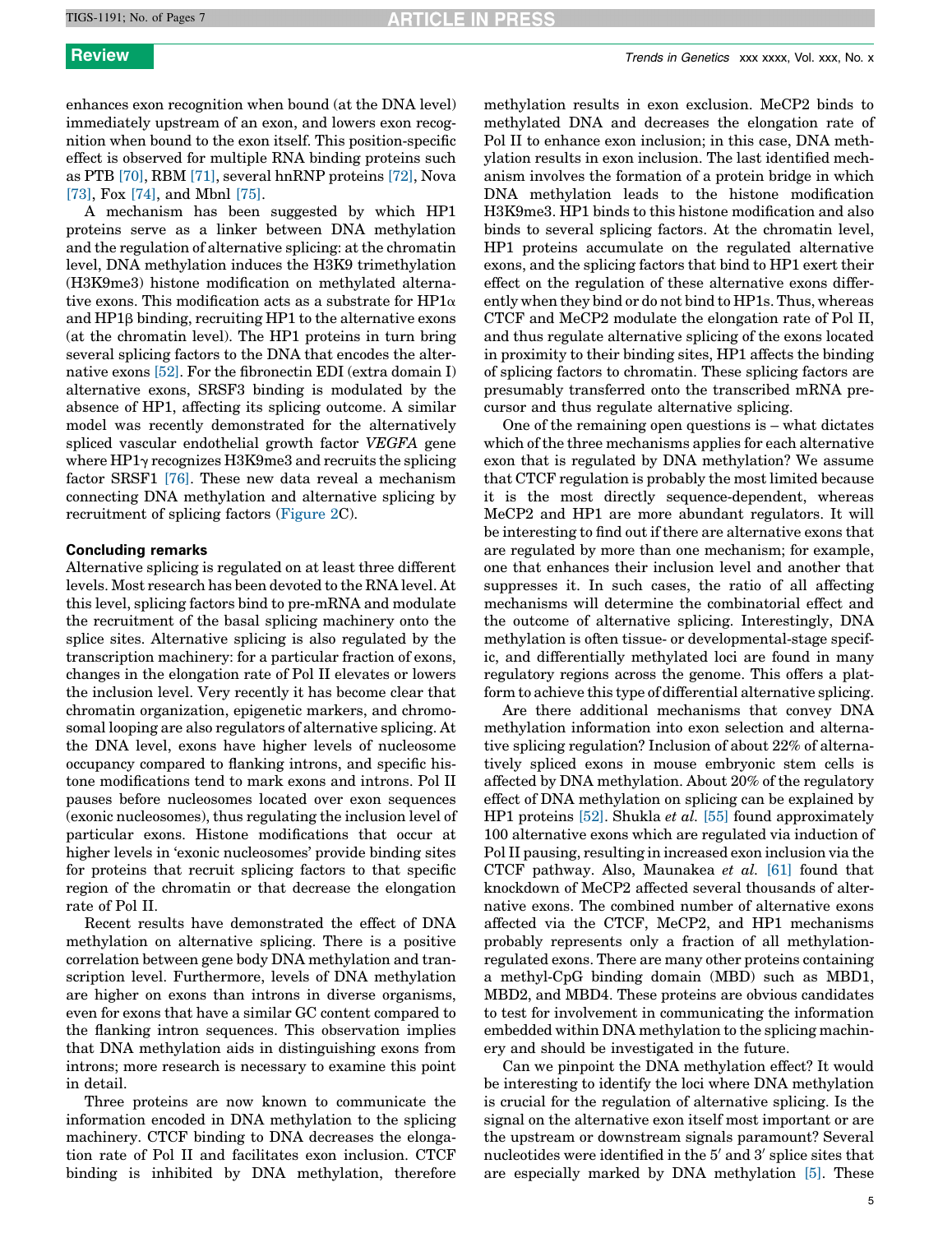# <span id="page-5-0"></span>TIGS-1191; No. of Pages 7

could be significant in regulating splice-site selection by the splicing machinery.

Though it has a major effect on splicing of alternative exons, DNA methylation has only a minor influence on the regulation of splicing of constitutive exons [52]. Although the influence is much less significant than for alternative exons, DNA methylation may be a regulatory mechanism that even impacts upon constitutive splicing of exons with strong recognition features. This effect on constitutive exons should be carefully examined and may reveal cases where the effect of methylation on splicing is preeminent.

# References

- 1 Gelfman, S. et al. (2012) Changes in [exon–intron](http://refhub.elsevier.com/S0168-9525(15)00040-2/sbref0385) structure during [vertebrate](http://refhub.elsevier.com/S0168-9525(15)00040-2/sbref0385) evolution affect the splicing pattern of exons. Genome Res. 22, [35–50](http://refhub.elsevier.com/S0168-9525(15)00040-2/sbref0385)
- 2 Schwartz, S. et al. (2009) Chromatin [organization](http://refhub.elsevier.com/S0168-9525(15)00040-2/sbref0390) marks exon–intron [structure.](http://refhub.elsevier.com/S0168-9525(15)00040-2/sbref0390) Nat. Struct. Mol. Biol. 16, 990–995
- 3 Amit, M. et al. (2012) [Differential](http://refhub.elsevier.com/S0168-9525(15)00040-2/sbref0395) GC content between exons and introns establishes distinct strategies of splice-site [recognition.](http://refhub.elsevier.com/S0168-9525(15)00040-2/sbref0395) Cell Rep. 1, [543–556](http://refhub.elsevier.com/S0168-9525(15)00040-2/sbref0395)
- 4 Gelfman, S. and Ast, G. (2013) When [epigenetics](http://refhub.elsevier.com/S0168-9525(15)00040-2/sbref0400) meets alternative splicing: the roles of DNA methylation and GC [architecture.](http://refhub.elsevier.com/S0168-9525(15)00040-2/sbref0400) [Epigenomics](http://refhub.elsevier.com/S0168-9525(15)00040-2/sbref0400) 5, 351–353
- 5 Gelfman, S. et al. (2013) [DNA-methylation](http://refhub.elsevier.com/S0168-9525(15)00040-2/sbref0405) effect on cotranscriptional splicing is dependent on GC [architecture](http://refhub.elsevier.com/S0168-9525(15)00040-2/sbref0405) of the exon–intron structure. Genome Res. 23, [789–799](http://refhub.elsevier.com/S0168-9525(15)00040-2/sbref0405)
- 6 Iannone, C. and Valcarcel, J. (2013) [Chromatin's](http://refhub.elsevier.com/S0168-9525(15)00040-2/sbref0410) thread to alternative splicing regulation. [Chromosoma](http://refhub.elsevier.com/S0168-9525(15)00040-2/sbref0410) 122, 465–474
- 7 Luco, R.F. et al. (2011) [Epigenetics](http://refhub.elsevier.com/S0168-9525(15)00040-2/sbref0415) in alternative pre-mRNA splicing. Cell 144, [16–26](http://refhub.elsevier.com/S0168-9525(15)00040-2/sbref0415)
- 8 Laurent, L. et al. (2010) Dynamic changes in the human [methylome](http://refhub.elsevier.com/S0168-9525(15)00040-2/sbref0420) during [differentiation.](http://refhub.elsevier.com/S0168-9525(15)00040-2/sbref0420) Genome Res. 20, 320–331
- 9 Schwartz, S. and Ast, G. (2010) [Chromatin](http://refhub.elsevier.com/S0168-9525(15)00040-2/sbref0425) density and splicing destiny: on the cross-talk between [chromatin](http://refhub.elsevier.com/S0168-9525(15)00040-2/sbref0425) structure and splicing. EMBO J. 29, [1629–1636](http://refhub.elsevier.com/S0168-9525(15)00040-2/sbref0425)
- 10 Ast, G. (2004) How did [alternative](http://refhub.elsevier.com/S0168-9525(15)00040-2/sbref0430) splicing evolve? Nat. Rev. Genet. 5, [773–782](http://refhub.elsevier.com/S0168-9525(15)00040-2/sbref0430)
- 11 Wang, E.T. et al. (2008) [Alternative](http://refhub.elsevier.com/S0168-9525(15)00040-2/sbref0435) isoform regulation in human tissue [transcriptomes.](http://refhub.elsevier.com/S0168-9525(15)00040-2/sbref0435) Nature 456, 470–476
- 12 Pan, Q. et al. (2008) Deep surveying of [alternative](http://refhub.elsevier.com/S0168-9525(15)00040-2/sbref0440) splicing complexity in the human transcriptome by [high-throughput](http://refhub.elsevier.com/S0168-9525(15)00040-2/sbref0440) sequencing. Nat. Genet. 40, [1413–1415](http://refhub.elsevier.com/S0168-9525(15)00040-2/sbref0440)
- 13 Keren, H. et al. (2010) [Alternative](http://refhub.elsevier.com/S0168-9525(15)00040-2/sbref0445) splicing and evolution: [diversification,](http://refhub.elsevier.com/S0168-9525(15)00040-2/sbref0445) exon definition and function. Nat. Rev. Genet. 11, [345–355](http://refhub.elsevier.com/S0168-9525(15)00040-2/sbref0445)
- 14 Chen, M. and Manley, J.L. (2009) [Mechanisms](http://refhub.elsevier.com/S0168-9525(15)00040-2/sbref0450) of alternative splicing regulation: insights from molecular and genomics [approaches.](http://refhub.elsevier.com/S0168-9525(15)00040-2/sbref0450) Nat. Rev. Mol. Cell Biol. 10, [741–754](http://refhub.elsevier.com/S0168-9525(15)00040-2/sbref0450)
- 15 Guigo, R. and Valcarcel, J. (2006) [Unweaving](http://refhub.elsevier.com/S0168-9525(15)00040-2/sbref0455) the meanings of messenger RNA [sequences.](http://refhub.elsevier.com/S0168-9525(15)00040-2/sbref0455) Mol. Cell 23, 150–151
- 16 Kalsotra, A. and Cooper, T.A. (2011) Functional [consequences](http://refhub.elsevier.com/S0168-9525(15)00040-2/sbref0460) of [developmentally](http://refhub.elsevier.com/S0168-9525(15)00040-2/sbref0460) regulated alternative splicing. Nat. Rev. Genet. 12, [715–729](http://refhub.elsevier.com/S0168-9525(15)00040-2/sbref0460)
- 17 Cooper, T.A. et al. (2009) RNA and disease. Cell 136, [777–793](http://refhub.elsevier.com/S0168-9525(15)00040-2/sbref0465)
- 18 Schwartz, S.H. et al. (2008) Large-scale [comparative](http://refhub.elsevier.com/S0168-9525(15)00040-2/sbref0470) analysis of splicing signals and their [corresponding](http://refhub.elsevier.com/S0168-9525(15)00040-2/sbref0470) splicing factors in [eukaryotes.](http://refhub.elsevier.com/S0168-9525(15)00040-2/sbref0470) Genome Res. 18, 88–103
- 19 Bestor, T.H. (2000) The DNA [methyltransferases](http://refhub.elsevier.com/S0168-9525(15)00040-2/sbref0475) of mammals. Hum. Mol. Genet. 9, [2395–2402](http://refhub.elsevier.com/S0168-9525(15)00040-2/sbref0475)
- 20 Li, E. et al. (1992) Targeted mutation of the DNA [methyltransferase](http://refhub.elsevier.com/S0168-9525(15)00040-2/sbref0480) gene results in [embryonic](http://refhub.elsevier.com/S0168-9525(15)00040-2/sbref0480) lethality. Cell 69, 915–926
- 21 Okano, M. et al. (1999) DNA [methyltransferases](http://refhub.elsevier.com/S0168-9525(15)00040-2/sbref0485) Dnmt3a and Dnmt3b are essential for de novo methylation and mammalian [development.](http://refhub.elsevier.com/S0168-9525(15)00040-2/sbref0485) Cell 99, [247–257](http://refhub.elsevier.com/S0168-9525(15)00040-2/sbref0485)
- 22 Bird, A. (2002) DNA [methylation](http://refhub.elsevier.com/S0168-9525(15)00040-2/sbref0490) patterns and epigenetic memory. [Genes](http://refhub.elsevier.com/S0168-9525(15)00040-2/sbref0490) Dev. 16, 6–21
- 23 Jones, P.A. and Liang, G. (2009) Rethinking how DNA [methylation](http://refhub.elsevier.com/S0168-9525(15)00040-2/sbref0495) patterns are [maintained.](http://refhub.elsevier.com/S0168-9525(15)00040-2/sbref0495) Nat. Rev. Genet. 10, 805–811
- 24 [Gardiner-Garden,](http://refhub.elsevier.com/S0168-9525(15)00040-2/sbref0500) M. and Frommer, M. (1987) CpG islands in [vertebrate](http://refhub.elsevier.com/S0168-9525(15)00040-2/sbref0500) genomes. J. Mol. Biol. 196, 261–282
- 25 [Illingworth,](http://refhub.elsevier.com/S0168-9525(15)00040-2/sbref0505) R.S. et al. (2010) Orphan CpG islands identify numerous conserved promoters in the [mammalian](http://refhub.elsevier.com/S0168-9525(15)00040-2/sbref0505) genome. PLoS Genet. 6, [e1001134](http://refhub.elsevier.com/S0168-9525(15)00040-2/sbref0505)
- 26 Smith, Z.D. et al. (2014) DNA [methylation](http://refhub.elsevier.com/S0168-9525(15)00040-2/sbref0510) dynamics of the human [preimplantation](http://refhub.elsevier.com/S0168-9525(15)00040-2/sbref0510) embryo. Nature 511, 611–615
- 27 Ziller, M.J. et al. (2013) Charting a dynamic DNA [methylation](http://refhub.elsevier.com/S0168-9525(15)00040-2/sbref0515) [landscape](http://refhub.elsevier.com/S0168-9525(15)00040-2/sbref0515) of the human genome. Nature 500, 477–481
- 28 Tsankov, A.M. et al. (2015) [Transcription](http://refhub.elsevier.com/S0168-9525(15)00040-2/sbref0520) factor binding dynamics during human ES cell [differentiation.](http://refhub.elsevier.com/S0168-9525(15)00040-2/sbref0520) Nature 518, 344–349
- 29 Stadler, M.B. et al. (2011) [DNA-binding](http://refhub.elsevier.com/S0168-9525(15)00040-2/sbref0525) factors shape the mouse [methylome](http://refhub.elsevier.com/S0168-9525(15)00040-2/sbref0525) at distal regulatory regions. Nature 480, 490–495
- 30 Meissner, A. et al. (2008) [Genome-scale](http://refhub.elsevier.com/S0168-9525(15)00040-2/sbref0530) DNA methylation maps of pluripotent and [differentiated](http://refhub.elsevier.com/S0168-9525(15)00040-2/sbref0530) cells. Nature 454, 766–770
- 31 Deaton, A.M. and Bird, A. (2011) CpG islands and the [regulation](http://refhub.elsevier.com/S0168-9525(15)00040-2/sbref0535) of [transcription.](http://refhub.elsevier.com/S0168-9525(15)00040-2/sbref0535) Genes Dev. 25, 1010–1022
- 32 Jones, P.A. (1999) The DNA [methylation](http://refhub.elsevier.com/S0168-9525(15)00040-2/sbref0540) paradox. Trends Genet. 15, [34–37](http://refhub.elsevier.com/S0168-9525(15)00040-2/sbref0540)
- 33 Pai, A.A. et al. (2011) A [genome-wide](http://refhub.elsevier.com/S0168-9525(15)00040-2/sbref0545) study of DNA methylation patterns and gene [expression](http://refhub.elsevier.com/S0168-9525(15)00040-2/sbref0545) levels in multiple human and [chimpanzee](http://refhub.elsevier.com/S0168-9525(15)00040-2/sbref0545) tissues. PLoS Genet. 7, e1001316
- 34 Kuroda, A. et al. (2009) Insulin gene [expression](http://refhub.elsevier.com/S0168-9525(15)00040-2/sbref0550) is regulated by DNA [methylation.](http://refhub.elsevier.com/S0168-9525(15)00040-2/sbref0550) PLoS ONE 4, e6953
- 35 [Maunakea,](http://refhub.elsevier.com/S0168-9525(15)00040-2/sbref0555) A.K. et al. (2010) Conserved role of intragenic DNA [methylation](http://refhub.elsevier.com/S0168-9525(15)00040-2/sbref0555) in regulating alternative promoters. Nature 466, [253–257](http://refhub.elsevier.com/S0168-9525(15)00040-2/sbref0555)
- 36 Suzuki, M.M. and Bird, A. (2008) DNA [methylation](http://refhub.elsevier.com/S0168-9525(15)00040-2/sbref0560) landscapes: provocative insights from [epigenomics.](http://refhub.elsevier.com/S0168-9525(15)00040-2/sbref0560) Nat. Rev. Genet. 9, 465–476
- 37 Jabbari, K. and [Bernardi,](http://refhub.elsevier.com/S0168-9525(15)00040-2/sbref0565) G. (1998) CpG doublets, CpG islands and Alu repeats in long human DNA [sequences](http://refhub.elsevier.com/S0168-9525(15)00040-2/sbref0565) from different isochore families. Gene 224, [123–127](http://refhub.elsevier.com/S0168-9525(15)00040-2/sbref0565)
- 38 Oakes, C.C. et al. (2007) A unique [configuration](http://refhub.elsevier.com/S0168-9525(15)00040-2/sbref0570) of genome-wide DNA [methylation](http://refhub.elsevier.com/S0168-9525(15)00040-2/sbref0570) patterns in the testis. Proc. Natl. Acad. Sci. U.S.A. 104, [228–233](http://refhub.elsevier.com/S0168-9525(15)00040-2/sbref0570)
- 39 Hodges, C. et al. (2009) [Nucleosomal](http://refhub.elsevier.com/S0168-9525(15)00040-2/sbref0575) fluctuations govern the [transcription](http://refhub.elsevier.com/S0168-9525(15)00040-2/sbref0575) dynamics of RNA polymerase II. Science 325, 626–628
- 40 [Chodavarapu,](http://refhub.elsevier.com/S0168-9525(15)00040-2/sbref0580) R.K. et al. (2010) Relationship between nucleosome positioning and DNA [methylation.](http://refhub.elsevier.com/S0168-9525(15)00040-2/sbref0580) Nature 466, 388–392
- 41 Lyko, F. et al. (2010) The honey bee [epigenomes:](http://refhub.elsevier.com/S0168-9525(15)00040-2/sbref0585) differential [methylation](http://refhub.elsevier.com/S0168-9525(15)00040-2/sbref0585) of brain DNA in queens and workers. PLoS Biol. 8, [e1000506](http://refhub.elsevier.com/S0168-9525(15)00040-2/sbref0585)
- 42 Sharma, S. et al. (2011) [Nucleosomes](http://refhub.elsevier.com/S0168-9525(15)00040-2/sbref0590) containing methylated DNA stabilize DNA [methyltransferases](http://refhub.elsevier.com/S0168-9525(15)00040-2/sbref0590) 3A/3B and ensure faithful epigenetic [inheritance.](http://refhub.elsevier.com/S0168-9525(15)00040-2/sbref0590) PLoS Genet. 7, e1001286
- 43 Huff, J.T. and Zilberman, D. (2014) [Dnmt1-independent](http://refhub.elsevier.com/S0168-9525(15)00040-2/sbref0595) CG [methylation](http://refhub.elsevier.com/S0168-9525(15)00040-2/sbref0595) contributes to nucleosome positioning in diverse [eukaryotes.](http://refhub.elsevier.com/S0168-9525(15)00040-2/sbref0595) Cell 156, 1286–1297
- 44 Tahiliani, M. et al. (2009) Conversion of [5-methylcytosine](http://refhub.elsevier.com/S0168-9525(15)00040-2/sbref0600) to 5 [hydroxymethylcytosine](http://refhub.elsevier.com/S0168-9525(15)00040-2/sbref0600) in mammalian DNA by MLL partner TET1. Science 324, [930–935](http://refhub.elsevier.com/S0168-9525(15)00040-2/sbref0600)
- 45 [Kriaucionis,](http://refhub.elsevier.com/S0168-9525(15)00040-2/sbref0605) S. and Heintz, N. (2009) The nuclear DNA base 5 [hydroxymethylcytosine](http://refhub.elsevier.com/S0168-9525(15)00040-2/sbref0605) is present in Purkinje neurons and the brain. Science 324, [929–930](http://refhub.elsevier.com/S0168-9525(15)00040-2/sbref0605)
- 46 He, Y.F. et al. (2011) Tet-mediated formation of [5-carboxylcytosine](http://refhub.elsevier.com/S0168-9525(15)00040-2/sbref0610) and its excision by TDG in [mammalian](http://refhub.elsevier.com/S0168-9525(15)00040-2/sbref0610) DNA. Science 333, 1303– [1307](http://refhub.elsevier.com/S0168-9525(15)00040-2/sbref0610)
- 47 Ito, S. et al. (2011) Tet proteins can convert [5-methylcytosine](http://refhub.elsevier.com/S0168-9525(15)00040-2/sbref0615) to 5 formylcytosine and [5-carboxylcytosine.](http://refhub.elsevier.com/S0168-9525(15)00040-2/sbref0615) Science 333, 1300–1303
- 48 Globisch, D. et al. (2010) Tissue distribution of [5-hydroxymethylcytosine](http://refhub.elsevier.com/S0168-9525(15)00040-2/sbref0620) and search for active demethylation [intermediates.](http://refhub.elsevier.com/S0168-9525(15)00040-2/sbref0620) PLoS ONE 5, [e15367](http://refhub.elsevier.com/S0168-9525(15)00040-2/sbref0620)
- 49 Khare, T. et al. (2012) 5-hmC in the brain is [abundant](http://refhub.elsevier.com/S0168-9525(15)00040-2/sbref0625) in synaptic genes and shows differences at the [exon–introl](http://refhub.elsevier.com/S0168-9525(15)00040-2/sbref0625) boundary. Nat. Struct. Mol. Biol. 19, [1037–1043](http://refhub.elsevier.com/S0168-9525(15)00040-2/sbref0625)
- 50 Wan, J. et al. (2013) Integrative analysis of [tissue-specific](http://refhub.elsevier.com/S0168-9525(15)00040-2/sbref0630) methylation and alternative splicing identifies conserved [transcription](http://refhub.elsevier.com/S0168-9525(15)00040-2/sbref0630) factor binding motifs. Nucleic Acids Res. 41, [8503–8514](http://refhub.elsevier.com/S0168-9525(15)00040-2/sbref0630)
- 51 Li-Byarlay, H. et al. (2013) RNA [interference](http://refhub.elsevier.com/S0168-9525(15)00040-2/sbref0635) knockdown of DNA [methyl-transferase](http://refhub.elsevier.com/S0168-9525(15)00040-2/sbref0635) 3 affects gene alternative splicing in the honey bee. Proc. Natl. Acad. Sci. U.S.A. 110, [12750–12755](http://refhub.elsevier.com/S0168-9525(15)00040-2/sbref0635)
- 52 Yearim, A. et al. (2015) HP1 is involved in [regulating](http://refhub.elsevier.com/S0168-9525(15)00040-2/sbref0640) the global impact of DNA [methylation](http://refhub.elsevier.com/S0168-9525(15)00040-2/sbref0640) on alternative splicing. Cell Rep. 10, 1122–1134
- 53 Choi, J.K. (2010) Contrasting chromatin [organization](http://refhub.elsevier.com/S0168-9525(15)00040-2/sbref0645) of CpG islands and exons in the human [genome.](http://refhub.elsevier.com/S0168-9525(15)00040-2/sbref0645) Genome Biol. 11, R70